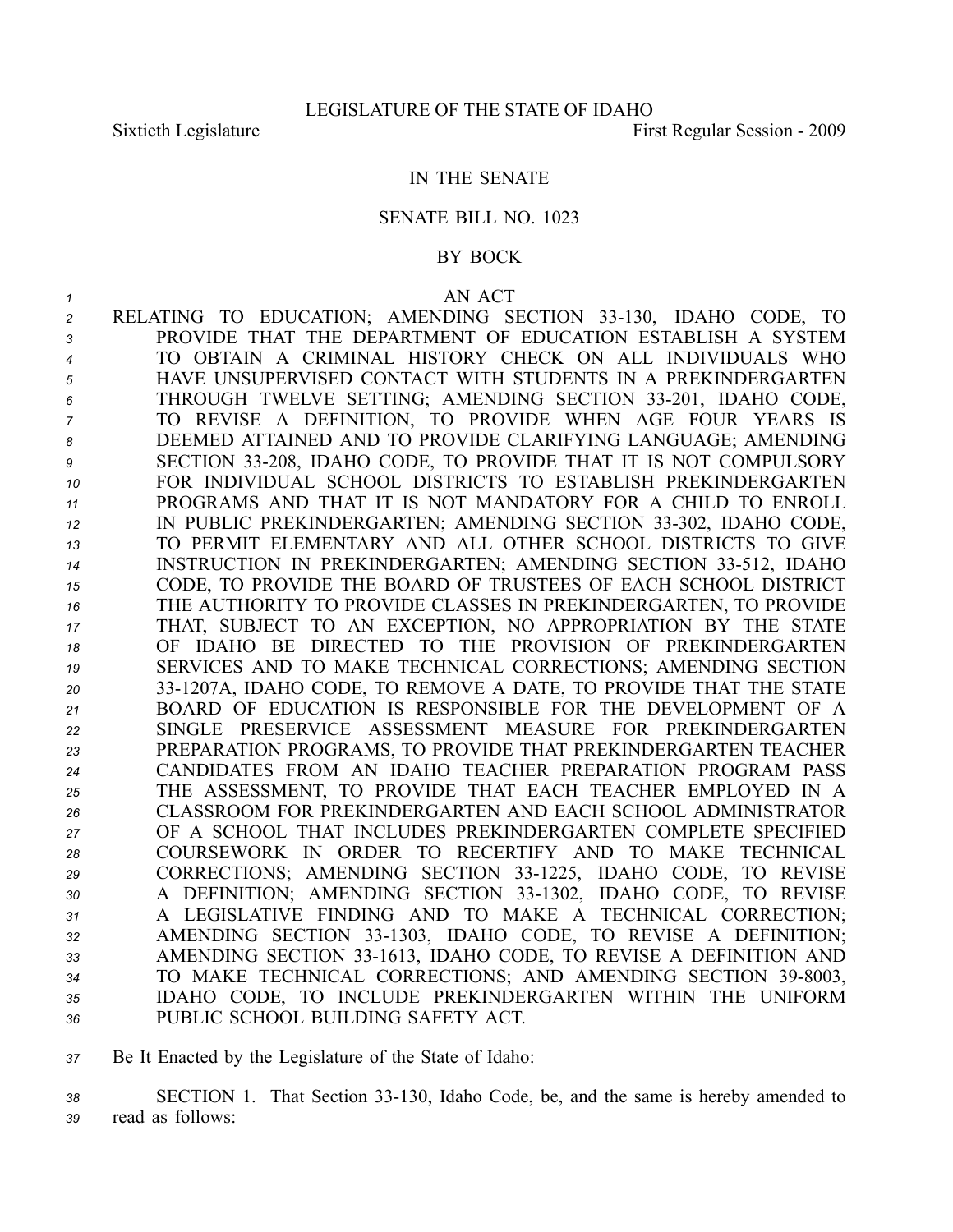33130. CRIMINAL HISTORY CHECKS FOR SCHOOL DISTRICT EMPLOYEES OR APPLICANTS FOR CERTIFICATES OR INDIVIDUALS HAVING CONTACT WITH STUDENTS – STATEWIDE LIST OF SUBSTITUTE TEACHERS. The department of education, through the cooperation of the Idaho state police, shall establish <sup>a</sup> system to obtain <sup>a</sup> criminal history check on individuals to include, but is not limited to, certificated and noncertificated employees, all applicants for certificates pursuan<sup>t</sup> to chapter 12, title 33, Idaho Code, substitute staff, individuals involved in other types of student training such as practicums and internships, and on all individuals who have unsupervised contact with students in <sup>a</sup> preK12 setting. The criminal history check shall be based on <sup>a</sup> completed ten (10) finger fingerprint card or scan and shall include, at <sup>a</sup> minimum, the following state and national databases:

- *<sup>12</sup>* (1) Idaho bureau of criminal identification;
- *<sup>13</sup>* (2) Federal bureau of investigation (FBI) criminal history check; and
- *<sup>14</sup>* (3) Statewide sex offender register.

 The state department of education shall charge all such individuals <sup>a</sup> fee of forty dollars (\$40.00) for undergoing <sup>a</sup> criminal history check pursuan<sup>t</sup> to this section. The fee shall be sufficient to cover costs charged by the federal bureau of investigation, the state police and the state department of education. A record of all background checks shall be maintained at the state department of education in <sup>a</sup> data bank for all employees of <sup>a</sup> school district with <sup>a</sup> copy going to the applicant upon request.

*<sup>21</sup>* The state department of education shall maintain <sup>a</sup> statewide list of substitute teachers. *<sup>22</sup>* The term "substitute teacher" shall have the meaning as provided in section 33512(15), Idaho *<sup>23</sup>* Code.

*<sup>24</sup>* The Idaho state police and the department of education shall implement <sup>a</sup> joint exercise 25 of powers agreement pursuant to sections 67-2328 through 67-2333, Idaho Code, necessary to *<sup>26</sup>* implement the provisions of this section.

*<sup>27</sup>* SECTION 2. That Section 33201, Idaho Code, be, and the same is hereby amended to *<sup>28</sup>* read as follows:

 33201. SCHOOL AGE. The services of the public schools of this state are extended to any acceptable person of school age. "School age" is defined as including all persons resident of the state, between the ages of  $\frac{24}{10}$  four ( $\frac{54}{10}$ ) and twenty-one (21) years. For a child enrolling in prekindergarten, the age of four (4) years shall be attained when the fourth anniversary of birth occurs on or before the first day of September of the school year in which the child is enrolled in prekindergarten. For the purposes of this section <sup>a</sup> child enrolling in kindergarten, the age of five (5) years shall be attained when the fifth anniversary of birth occurs on or before the first day of September of the school year in which the child is to enroll in kindergarten. For <sup>a</sup> child enrolling in the first grade, the age of six (6) years must be reached on or before the first day of September of the school year in which the child is to enroll. Any child of the age of 39 five (5) years who has completed a private or public out-of-state kindergarten for the required four hundred fifty (450) hours but has not reached the "school age" requirement in Idaho shall be allowed to enter the first grade.

*<sup>42</sup>* For resident children with disabilities who qualify for special education and related *<sup>43</sup>* services under the federal individuals with disabilities education act (IDEA) and subsequent *<sup>44</sup>* amendments thereto, and applicable state and federal regulations, "school age" shall begin at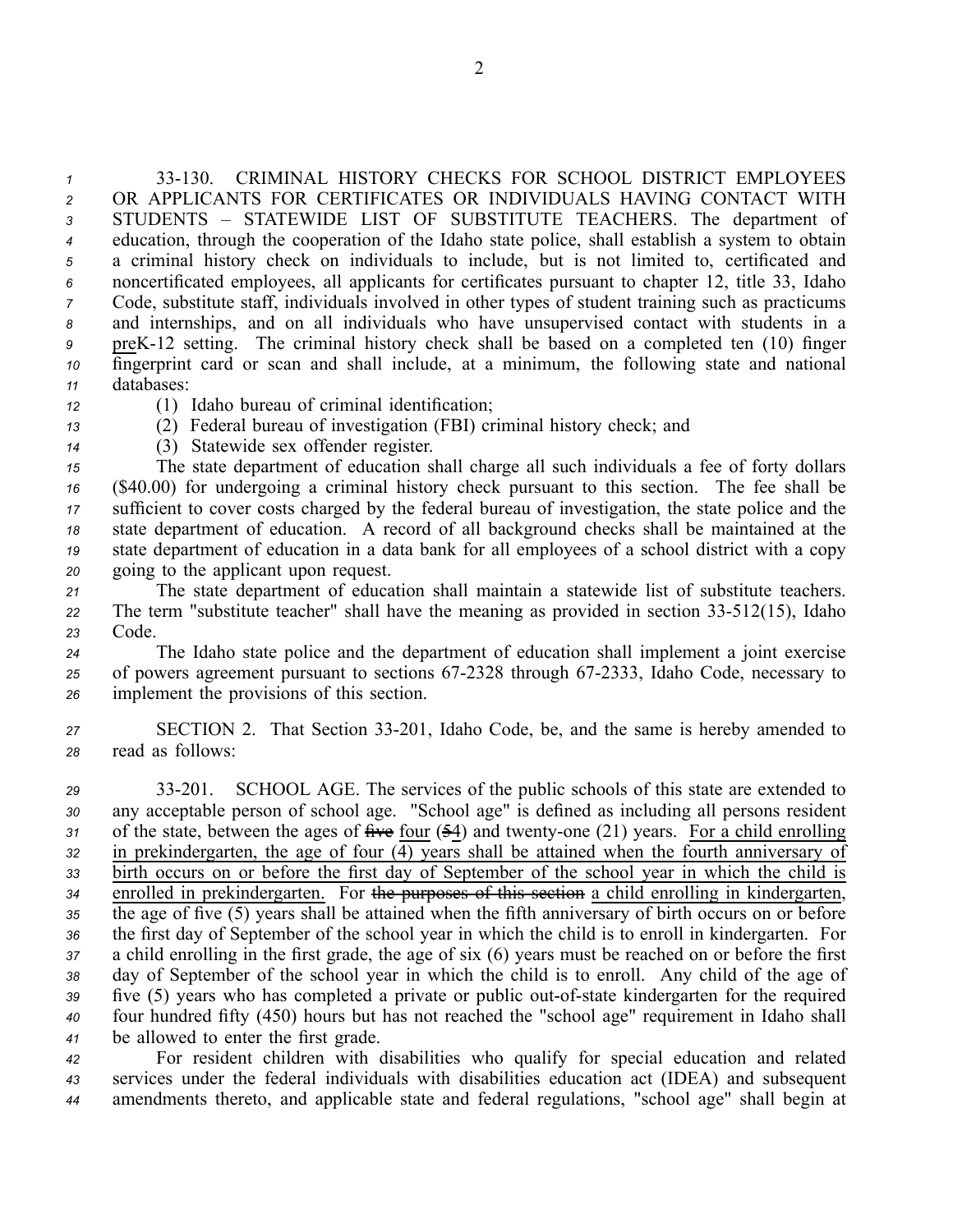*<sup>1</sup>* the attainment of age three (3) and shall continue through the semester of school in which the 2 student attains the age of twenty-one (21) years.

*<sup>3</sup>* SECTION 3. That Section 33208, Idaho Code, be, and the same is hereby amended to *<sup>4</sup>* read as follows:

 33208. PREKINDERGARTENS, KINDERGARTENS AND CHILD ATTENDANCE NOT COMPULSORY. It shall not be compulsory for individual school districts to establish <sup>a</sup> prekindergarten or <sup>a</sup> kindergarten program; and it shall not be mandatory for <sup>a</sup> child who is eligible by age for attendance to enroll in an established public prekindergarten or kindergarten.

*<sup>9</sup>* SECTION 4. That Section 33302, Idaho Code, be, and the same is hereby amended to *<sup>10</sup>* read as follows:

 33302. CLASSIFICATION OF SCHOOL DISTRICTS. Elementary school districts shall give instruction only to pupils in grades one (1) through eight (8), and may give instruction in prekindergarten and kindergarten. All other school districts shall give instruction to pupils in grades one (1) through twelve (12), and may give instruction in prekindergarten and kindergarten, and shall maintain secondary schools giving instruction to pupils in grades seven (7) through twelve (12), or any combination of such grades.

 Any school district maintaining its only secondary school building situate not less than 18 twenty-five (25) miles from the nearest Idaho secondary school, and which employs not less than six (6) teachers within its district, may be authorized by the state board of education to instruct pupils in two (2) or more grades above grade seven (7).

*<sup>21</sup>* Whenever any district lies, or shall lie, in more than one (1) county it shall be designated *<sup>22</sup>* as <sup>a</sup> joint district of its class.

23 **SECTION 5.** That Section 33-512, Idaho Code, be, and the same is hereby amended to *<sup>24</sup>* read as follows:

*<sup>25</sup>* 33512. GOVERNANCE OF SCHOOLS. The board of trustees of each school district *<sup>26</sup>* shall have the following powers and duties:

*<sup>27</sup>* (1) To fix the days of the year and the hours of the day when schools shall be in session. *28* However:

*<sup>29</sup>* (a) Each school district shall annually adopt and implement <sup>a</sup> school calendar which *<sup>30</sup>* provides its students at each grade level with the following minimum number of *<sup>31</sup>* instructional hours:

| 32 | Grades   | Hours |
|----|----------|-------|
| 33 | $9 - 12$ | 990   |
| 34 | 4-8      | 900   |
| 35 | $1 - 3$  | 810   |
| 36 | K        | 450   |

*<sup>37</sup>* (b) School assemblies, testing and other instructionally related activities involving *<sup>38</sup>* students directly may be included in the required instructional hours.

*<sup>39</sup>* (c) When approved by <sup>a</sup> local school board, annual instructional hour requirements stated *<sup>40</sup>* in paragraph (a) may be reduced as follows: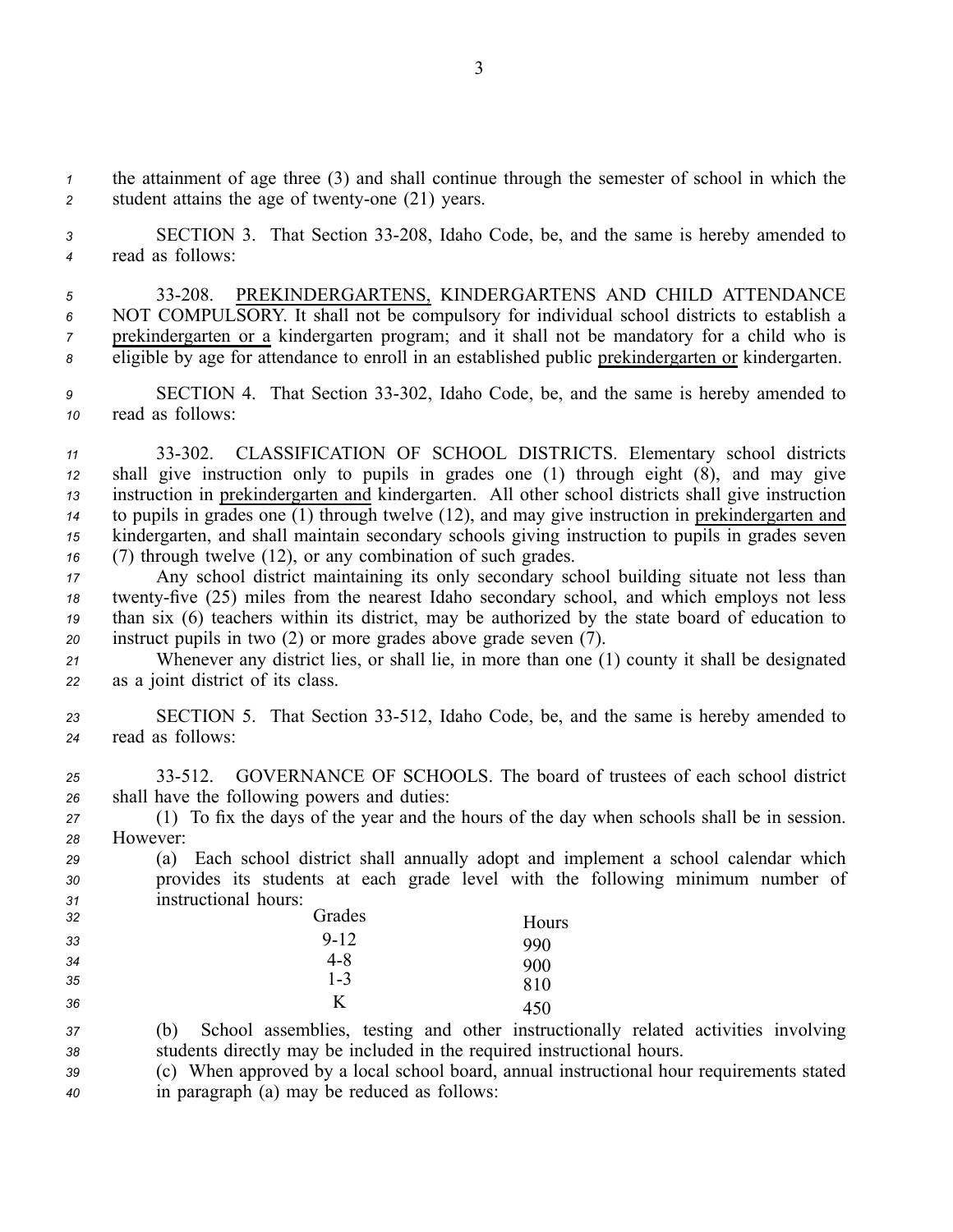| $\mathbf{1}$   | Up to a total of twenty-two $(22)$ hours to accommodate staff development<br>(1)                 |
|----------------|--------------------------------------------------------------------------------------------------|
| $\overline{c}$ | activities conducted on such days as the local school board deems appropriate.                   |
| 3              | (ii) Up to a total of eleven (11) hours of emergency school closures due to                      |
| 4              | adverse weather conditions and facility failures.                                                |
| 5              | However, transportation to and from school, passing times between classes, recess and            |
| 6              | lunch periods shall not be included.                                                             |
| 7              | (d) Student and staff activities related to the opening and closing of the school year,          |
| 8              | grade reporting, program planning, staff meetings, and other classroom and building              |
| 9              | management activities shall not be counted as instructional time or in the reductions            |
| 10             | provided in paragraph $(c)(i)$ of this section.                                                  |
| 11             | (e) For multiple shift programs, this rule applies to each shift (i.e., each student must        |
| 12             | have access to the minimum annual required hours of instructions).                               |
| 13             | (f) The instructional time requirement for grade 12 students may be reduced by action            |
| 14             | of a local school board for an amount of time not to exceed eleven (11) hours of                 |
| 15             | instructional time.                                                                              |
| 16             | (g) The state superintendent of public instruction may grant an exemption from the               |
| 17             | provisions of this section for an individual building within a district, when the closure        |
| 18             | of that building, for unforeseen circumstances, does not affect the attendance of other          |
| 19             | buildings within the district.                                                                   |
| 20             | (2) To adopt and carry on, and provide for the financing of, a total educational program         |
| 21             | for the district. Such programs in other than elementary school districts may include education  |
| 22             | programs for out-of-school youth and adults; and such districts may provide classes in           |
| 23             | prekindergarten and kindergarten; provided however, and except as provided in section 33-201,    |
| 24             | Idaho Code, there shall be no appropriation by the state of Idaho directed to the provision of   |
| 25             | prekindergarten services to children eligible therefor;                                          |
| 26             | (3) To provide, or require pupils to be provided with, suitable textbooks and supplies,          |
| 27             | and for advice on textbook selections may appoint a textbook curricular materials adoption       |
| 28             | committee as provided in section 33-512A, Idaho Code;                                            |
| 29             | (4) To protect the morals and health of the pupils;                                              |
| 30             | (5) To exclude from school, children not of school age;                                          |
| 31             | (6) To prescribe rules for the disciplining of unruly or insubordinate pupils, including         |
| 32             | rules on student harassment, intimidation and bullying, such rules to be included in a district  |
| 33             | discipline code adopted by the board of trustees and a summarized version thereof to be          |
| 34             | provided in writing at the beginning of each school year to the teachers and students in the     |
| 35             | district in a manner consistent with the student's age, grade and level of academic achievement; |
| 36             | (7) To exclude from school, pupils with contagious or infectious diseases who are                |
| 37             | diagnosed or suspected as having a contagious or infectious disease or those who are not         |
| 38             | immune and have been exposed to a contagious or infectious disease; and to close school on       |
| 39             | order of the state board of health and welfare or local health authorities;                      |
| 40             | (8) To equip and maintain a suitable library or libraries in the school or schools and to        |
| 41             | exclude therefrom, and from the schools, all books, tracts, papers, and catechisms of sectarian  |
| 42             | nature;                                                                                          |
| 43             | (9) To determine school holidays. Any listing of school holidays shall include not less          |
| 44             | than the following: New Year's Day, Memorial Day, Independence Day, Thanksgiving Day,            |

45 and Christmas Day. Other days listed in section 73-108, Idaho Code, if the same shall fall on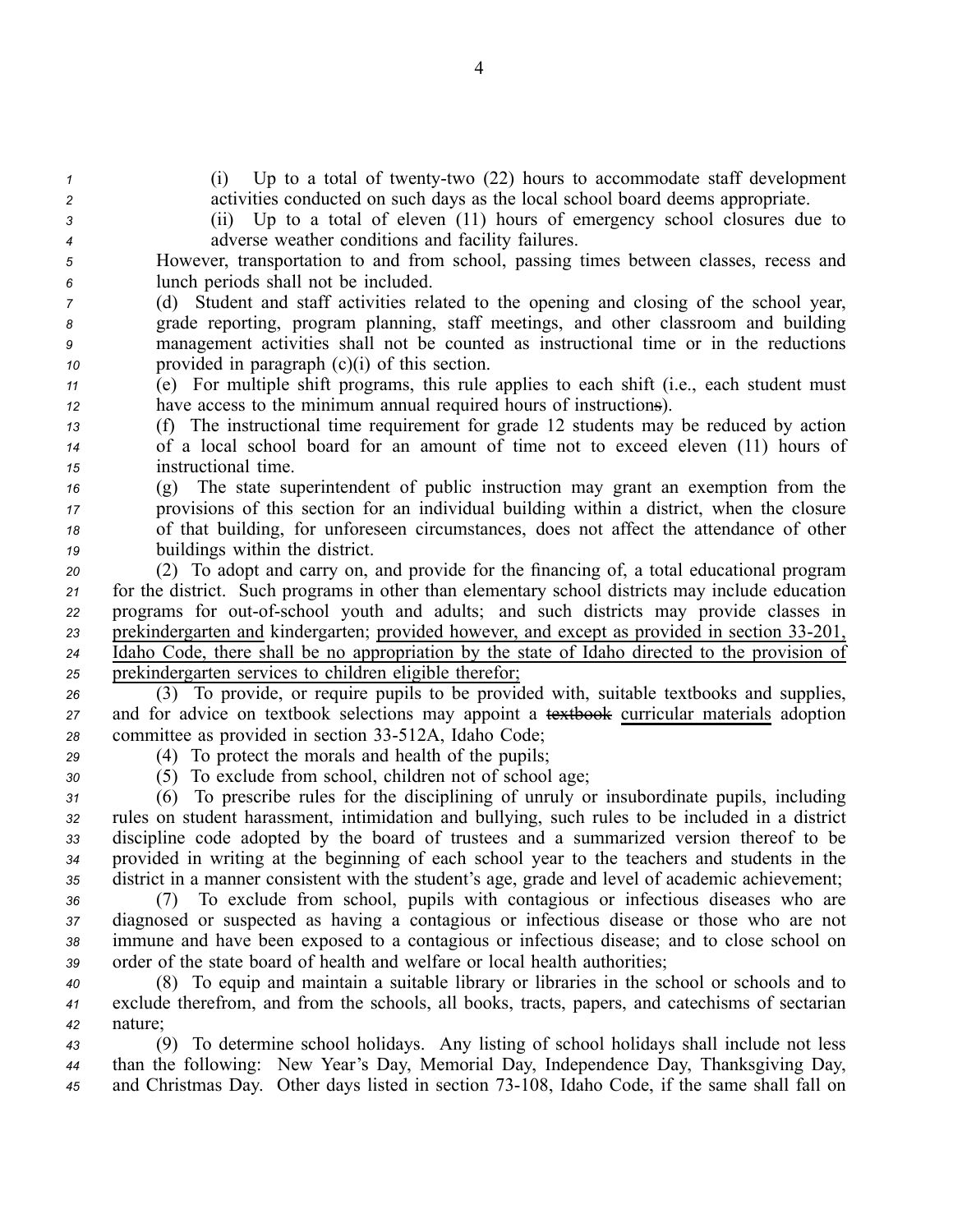*<sup>1</sup>* <sup>a</sup> school day, shall be observed with appropriate ceremonies; and any days the state board of *<sup>2</sup>* education may designate, following the proclamation by the governor, shall be school holidays;

 (10) To erect and maintain on each schoolhouse or school grounds <sup>a</sup> suitable flagstaff or flagpole, and display thereon the flag of the United States of America on all days, excep<sup>t</sup> during inclement weather, when the school is in session; and for each Veterans Day, each school in session shall conduct and observe an appropriate program of at least one (1) class period remembering and honoring American veterans;

 (11) To prohibit entrance to each schoolhouse or school grounds, to prohibit loitering in schoolhouses or on school grounds and to provide for the removal from each schoolhouse or school grounds of any individual or individuals who disrupt the educational processes or whose presence is detrimental to the morals, health, safety, academic learning or discipline of the pupils. A person who disrupts the educational process or whose presence is detrimental to the morals, health, safety, academic learning or discipline of the pupils or who loiters in schoolhouses or on school grounds, is guilty of <sup>a</sup> misdemeanor.;

 (12) To supervise and regulate, including by contract with established entities, those extracurricular activities which are by definition outside of or in addition to the regular academic courses or curriculum of <sup>a</sup> public school, and which extracurricular activities shall not be considered to be <sup>a</sup> property, liberty or contract right of any student, and such extracurricular activities shall not be deemed <sup>a</sup> necessary element of <sup>a</sup> public school education, but shall be considered to be <sup>a</sup> privilege.;

*<sup>21</sup>* (13) To govern the school district in compliance with state law and rules of the state *<sup>22</sup>* board of education.;

*<sup>23</sup>* (14) To submit to the superintendent of public instruction not later than July 1 of each 24 vear documentation which meets the reporting requirements of the federal gun-free schools act *<sup>25</sup>* of 1994 as contained within the federal improving America's schools act of 1994.;

 (15) To require that all certificated and noncertificated employees hired on or after July 27 1, 2008, and other individuals who are required by the provisions of section 33-130, Idaho Code, to undergo <sup>a</sup> criminal history check shall submit <sup>a</sup> completed ten (10) finger fingerprint card or scan to the department of education no later than five (5) days following the first day of employment or unsupervised contact with students in a preK-12 setting, whichever is sooner. Such employees and other individuals shall pay the cost of the criminal history check. If the criminal history check shows that the employee has been convicted of <sup>a</sup> felony crime 33 enumerated in section 33-1208, Idaho Code, it shall be grounds for immediate termination, dismissal or other personnel action of the district, excep<sup>t</sup> that it shall be the right of the school district to evaluate whether an individual convicted of one (1) of these crimes and having been incarcerated for that crime shall be hired. Provided however, that any individual convicted 37 of any felony offense listed in section 33-1208 2., Idaho Code, shall not be hired. For the purposes of criminal history checks, <sup>a</sup> substitute teacher is any individual who temporarily replaces <sup>a</sup> certificated classroom educator and is paid <sup>a</sup> substitute teacher wage for one (1) day or more during <sup>a</sup> school year. A substitute teacher who has undergone <sup>a</sup> criminal history check at the reques<sup>t</sup> of one (1) district in which he has been employed as <sup>a</sup> substitute shall not be required to undergo an additional criminal history check at the reques<sup>t</sup> of any other district in which he is employed as <sup>a</sup> substitute if the teacher has obtained <sup>a</sup> criminal history check within the previous five (5) years. If the district next employing the substitute still elects to require another criminal history check within the five (5) year period, that district shall pay the cost of the criminal history check or reimburse the substitute teacher for such cost. To remain on the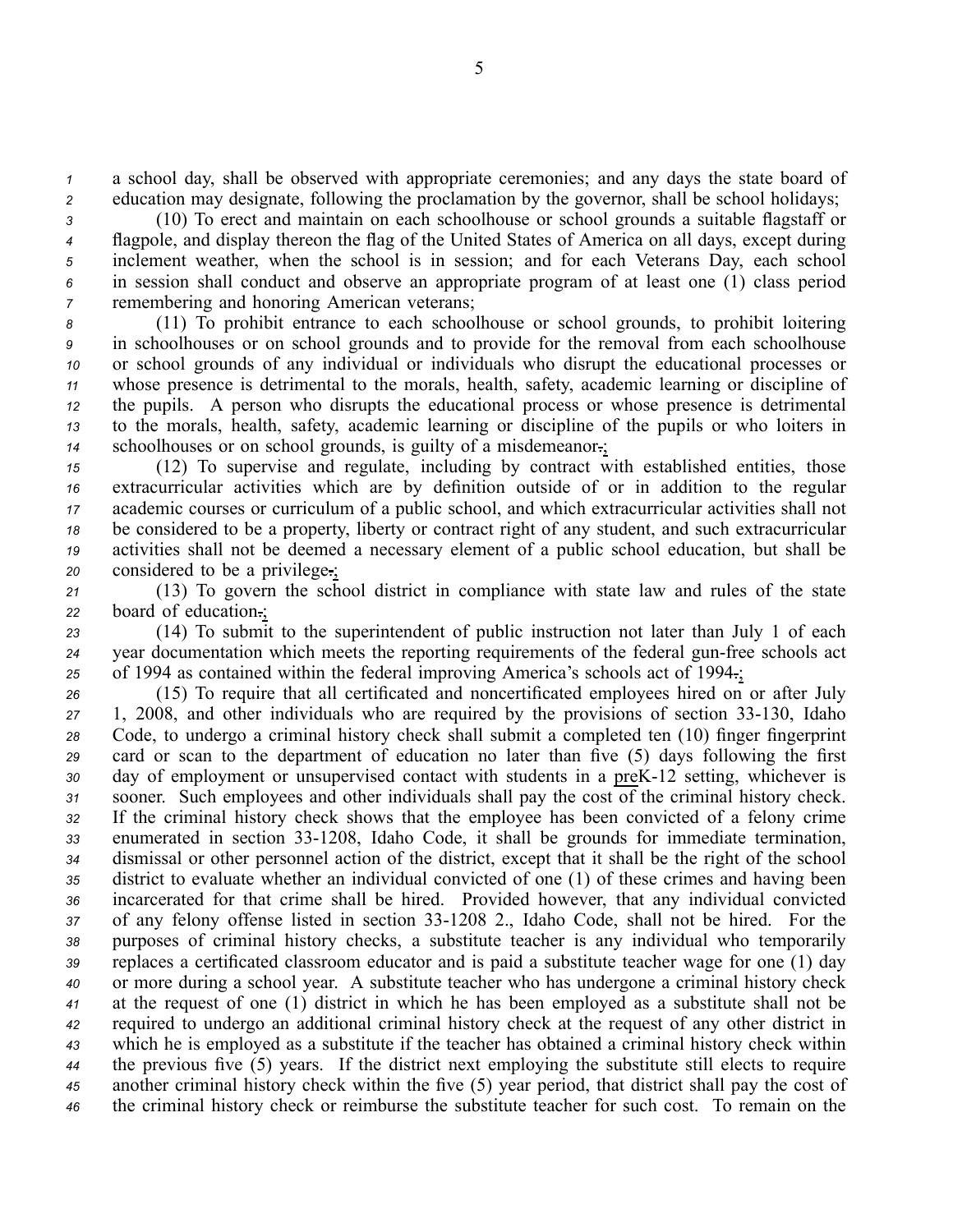*<sup>1</sup>* statewide substitute teacher list maintained by the state department of education, the substitute *<sup>2</sup>* teacher shall undergo <sup>a</sup> criminal history check every five (5) years.;

*<sup>3</sup>* (16) To maintain <sup>a</sup> safe environment for students by developing <sup>a</sup> system that *<sup>4</sup>* crosschecks all contractors or other persons who have irregular contact with students against *<sup>5</sup>* the statewide sex offender register.;

*<sup>6</sup>* (17) To provide suppor<sup>t</sup> for teachers in their first two (2) years in the profession in the *<sup>7</sup>* areas of: administrative and supervisory support, mentoring, peer assistance and professional *<sup>8</sup>* development.

9 SECTION 6. That Section 33-1207A, Idaho Code, be, and the same is hereby amended *<sup>10</sup>* to read as follows:

 331207A. TEACHER PREPARATION. (1) Higher Education Institutions. The state board shall review teacher preparation programs at the institutions of higher education under their its supervision and shall assure that the course offerings and graduation requirements are consistent with the state board approved, research based "Idaho Comprehensive Literacy Plan." To assure the most immediate compliance with this requirement, the board may allocate funds, subject to appropriation, to institutions which require revision of the program.

 The state board shall be responsible for the development of <sup>a</sup> single preservice assessment measure for all prekindergarten and all kindergarten through grade eight (8) teacher preparation programs. The assessment must include <sup>a</sup> demonstration of teaching skills and knowledge congruen<sup>t</sup> with current research on best reading practices. In addition the assessment must include how children acquire language; the basic sound structure of English, including phonological and phonemic awareness; phonics and structural analysis; semantics and syntactics; how to select reading textbooks; and how to use diagnostic tools and test data to improve teaching. It shall also include the preservice teacher's knowledge base of 25 reading process: phonological awareness; sound-symbol correspondence (intensive, systematic phonemes); semantics (meaning); syntax (grammar and language patterns); pragmatics (background knowledge and life experience); and comprehension and critical thinking. By 28 September 2002, aAll prekindergarten and K-8 teacher candidates from an Idaho teacher preparation program shall pass this assessment in order to qualify for an Idaho standard elementary teaching certificate. The state board shall repor<sup>t</sup> the number of preservice teachers taking and passing the performancebased reading assessment to the legislature and governor annually. All costs associated with administration of this test shall be borne by the institution which administers the test and shall be shown as <sup>a</sup> line item in the appropriation reques<sup>t</sup> of the institution for state reimbursement.

 (2) Inservice Programs. Each teacher employed in <sup>a</sup> classroom for prekindergarten 36 and kindergarten through grade eight (8),  $\pm$ title I, or special education and each school administrator of <sup>a</sup> school which includes prekindergarten and kindergarten through grade eight (8),  $\overline{\text{F}}$ title I, or special education shall complete three (3) credits (or forty-five (45) 39 contact hours of in-service training) of a state approved reading instruction course titled "Idaho Comprehensive Literacy Course" based on the state approved research based "Idaho Comprehensive Literacy Plan" in order to recertify. Courses which qualify for credit shall be approved by the state department of education, and any educator who completes <sup>a</sup> state approved reading instruction course prior to September 2001, shall be deemed to have met the requirements of this subsection. Completion of <sup>a</sup> state approved reading instruction course shall be a one-time requirement for renewal of certification for those currently employed in an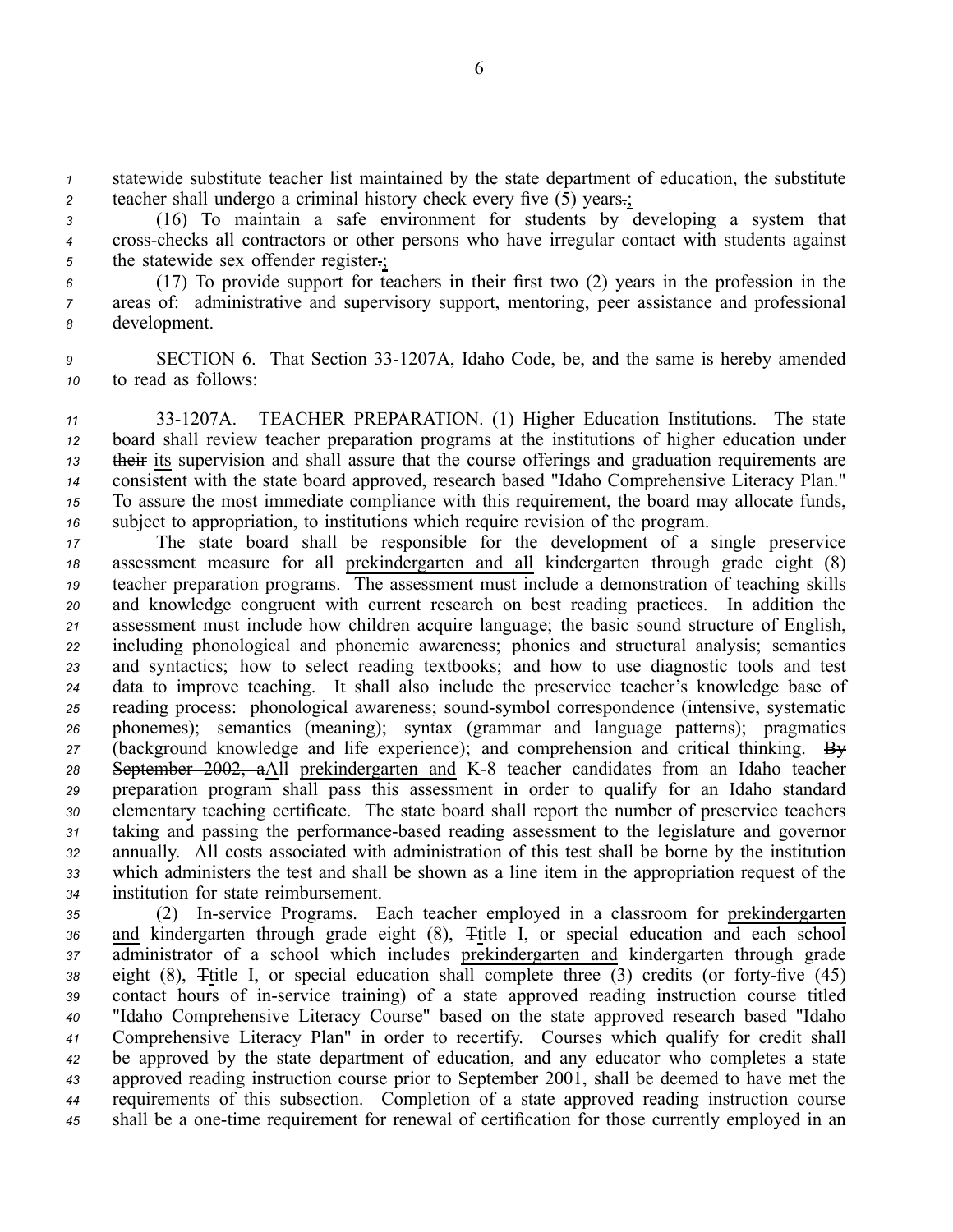Idaho school district and shall be included within current requirements for continuing education for renewal. The department shall provide <sup>a</sup> waiver of this requirement if the applicant successfully completes the reading assessment measure developed for preservice purposes as provided in subsection (1) of this section. The department shall establish <sup>a</sup> procedure to allow <sup>a</sup> waiver of this requirement if the applicant teaches in <sup>a</sup> secondary grade subject which does not directly involve teaching reading or writing.

 The board of trustees of every school district shall include in its plan for in-service training, coursework covering reading skills development, including diagnostic tools to review and adjust instruction continuously, and the ability to identify students who need special help in reading. The district plan for in-service training in reading skills shall be submitted to the state department of education for review and approval, in <sup>a</sup> format specified by the department.

*<sup>12</sup>* SECTION 7. That Section 331225, Idaho Code, be, and the same is hereby amended to *<sup>13</sup>* read as follows:

 331225. THREATS OF VIOLENCE – LIMITATION ON LIABILITY. (1) A communication by any person to <sup>a</sup> school principal, or designee, or <sup>a</sup> communication by <sup>a</sup> student attending the school to the student's teacher, school counselor or school nurse, and any repor<sup>t</sup> of that communication to the school principal stating that <sup>a</sup> specific person has made <sup>a</sup> threat to commit violence on school grounds by use of <sup>a</sup> firearm, explosive, or deadly weapon defined in chapter 33, title 18, Idaho Code, is <sup>a</sup> communication on <sup>a</sup> matter of public concern. Such communication or repor<sup>t</sup> shall only be subject to liability in defamation by clear and convincing evidence that the communication or repor<sup>t</sup> was made with knowledge of its falsity or with reckless disregard for the truth or falsity of the communication or report. This section shall not be interpreted to change or eliminate other elements of defamation required by law.

*<sup>24</sup>* (2) As used in this section, "school" means any public or private school providing *<sup>25</sup>* instruction in prekindergarten or kindergarten or any grades from grade one (1) through grade *<sup>26</sup>* twelve (12) which is the subject of <sup>a</sup> threat.

*<sup>27</sup>* SECTION 8. That Section 331302, Idaho Code, be, and the same is hereby amended to *<sup>28</sup>* read as follows:

 331302. LEGISLATIVE FINDINGS. The legislature hereby finds that interpreting services in Idaho public schools, prekindergarten and kindergarten through grade twelve (12), 31 for students who are deaf, hard of hearing or deaf-blind need to be improved. The absence of state standards for evaluating educational interpreters allows for inconsistencies in the delivery of educational information to students who are in need of such services. The legislature recognizes that educational interpreters in Idaho public schools must not only interpret the spoken word but must also convey concepts and facilitate the student's understanding of the educational material. The legislature also finds, that among the many factors that influence student success, there is <sup>a</sup> correlation between the academic achievements of deaf, hard of hearing and deafblind students and the competency of their interpreters. Therefore, the legislature finds that Idaho educational public policy is served by establishing standards for persons employed in the Idaho public schools as educational interpreters.

*<sup>41</sup>* SECTION 9. That Section 331303, Idaho Code, be, and the same is hereby amended to *<sup>42</sup>* read as follows: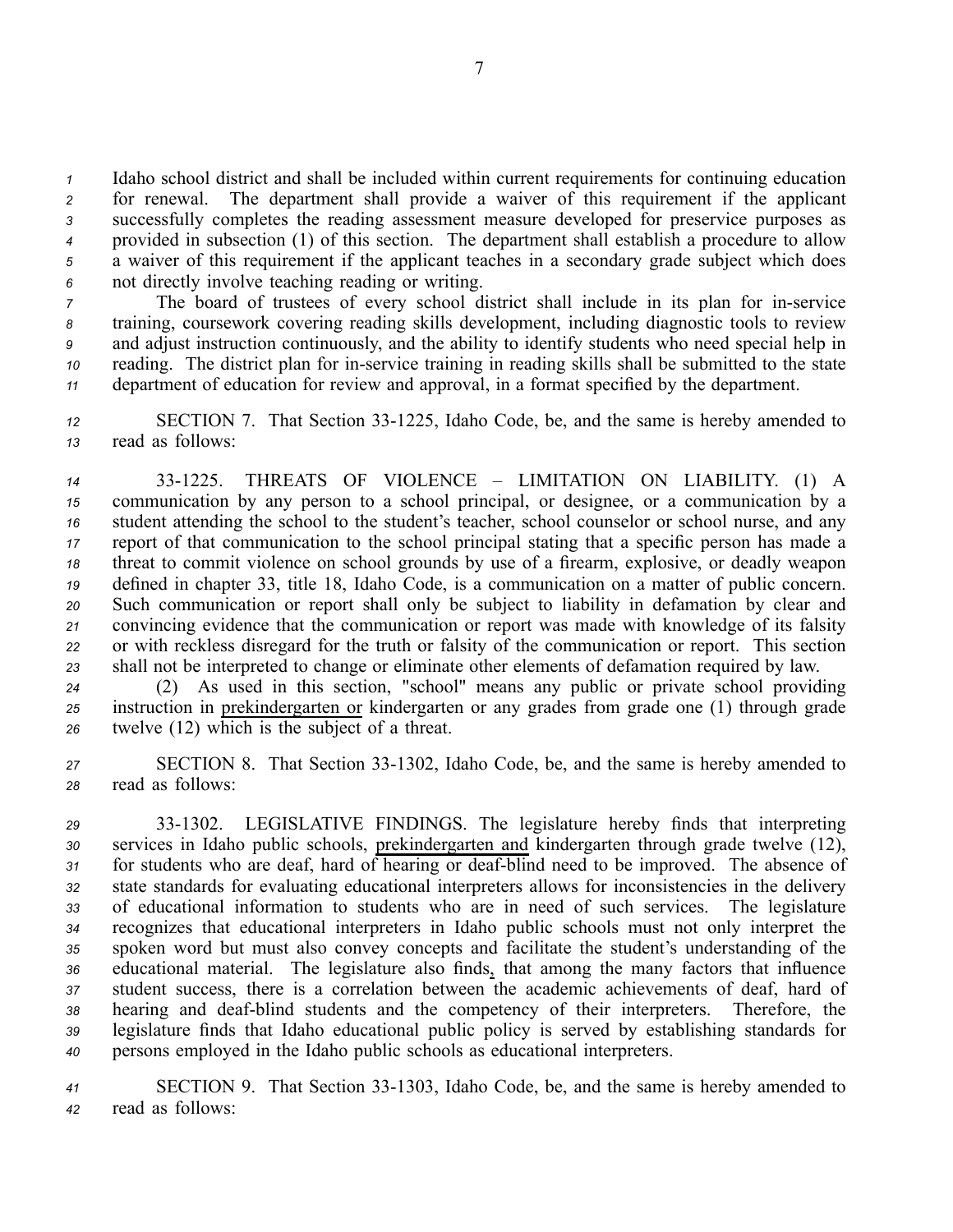*<sup>1</sup>* 331303. DEFINITIONS. The following words and phrases used in this chapter are *<sup>2</sup>* defined as follows:

*<sup>3</sup>* (1) "Board" means the state board of education.

*<sup>4</sup>* (2) "Deaf" means <sup>a</sup> person who is not able to process information aurally and whose *<sup>5</sup>* primary means of communication is visual.

*<sup>6</sup>* (3) "Deafblind" means <sup>a</sup> person who is deaf or hard of hearing and who also has *<sup>7</sup>* significant visual impairment or is legally blind.

*<sup>8</sup>* (4) "Educational interpreter" means <sup>a</sup> person employed in the Idaho public schools, *<sup>9</sup>* prekindergarten and kindergarten through grade twelve (12), to provide interpreting services *10* to students who are deaf, hard of hearing or deaf-blind.

*<sup>11</sup>* (5) "Educational interpreter performance assessment" means <sup>a</sup> statistically valid and *<sup>12</sup>* reliable assessment tool administered by the boys town national research hospital or its *<sup>13</sup>* successor organization.

*<sup>14</sup>* (6) "Hard of hearing" means <sup>a</sup> person who has <sup>a</sup> hearing deficit, who is able to process *<sup>15</sup>* information aurally with or without the use of <sup>a</sup> hearing aid or other device that enhances the *<sup>16</sup>* ability of the person to hear, and whose primary means of communication may be visual.

*<sup>17</sup>* (7) "Interpreter education program" means <sup>a</sup> postsecondary degree program of at least *<sup>18</sup>* two (2) years in duration that is accredited by the state board of education or an equivalent *<sup>19</sup>* program accredited by another state, district or territory or by <sup>a</sup> professional accreditation body.

 (8) "Interpreting" means the process of providing accessible communication between and 21 among persons who are deaf, hard of hearing or deaf-blind, and those who are hearing. The process includes, but is not limited to, communication between American sign language or other form of manual communication and English. The process may also involve various other modalities that involve visual, gestural and tactile methods.

*<sup>25</sup>* SECTION 10. That Section 331613, Idaho Code, be, and the same is hereby amended to *<sup>26</sup>* read as follows:

 331613. SAFE PUBLIC SCHOOL FACILITIES REQUIRED. (1) Definition. As used in this section, "public school facilities" means the physical plant of improved or unimproved real property owned or operated by <sup>a</sup> school district, <sup>a</sup> charter school, or <sup>a</sup> school for children in prekindergarten or in any grades kindergarten through twelve (12) that is operated by the state of Idaho, including school buildings, administration buildings, playgrounds, athletic fields, etc., used by schoolchildren or school personnel in the normal course of providing <sup>a</sup> general, uniform and thorough system of public, free common schools, but does not include areas, buildings or parts of buildings closed from or not used in the normal course of providing <sup>a</sup> general, uniform and thorough system of public, free common schools. The aspects of <sup>a</sup> safe 36 environment conducive to learning as provided by section 33-1612, Idaho Code, that pertain to the physical plant used to provide <sup>a</sup> general, uniform and thorough system of public, free common schools are hereby defined as those necessary to comply with the safety and health requirements set forth in this section.

 (2) Inspection. It is the duty of the board of trustees of every school district and the governing body for other schools described in subsection (1) of this section at least once in every school year to require an independent inspection of the school district's or other entity's school facilities to determine whether those school facilities comply with codes addressing safety and health standards for facilities, including electrical, plumbing, mechanical, elevator, fire safety, boiler safety, life safety, structural, snow loading, and sanitary codes, adopted by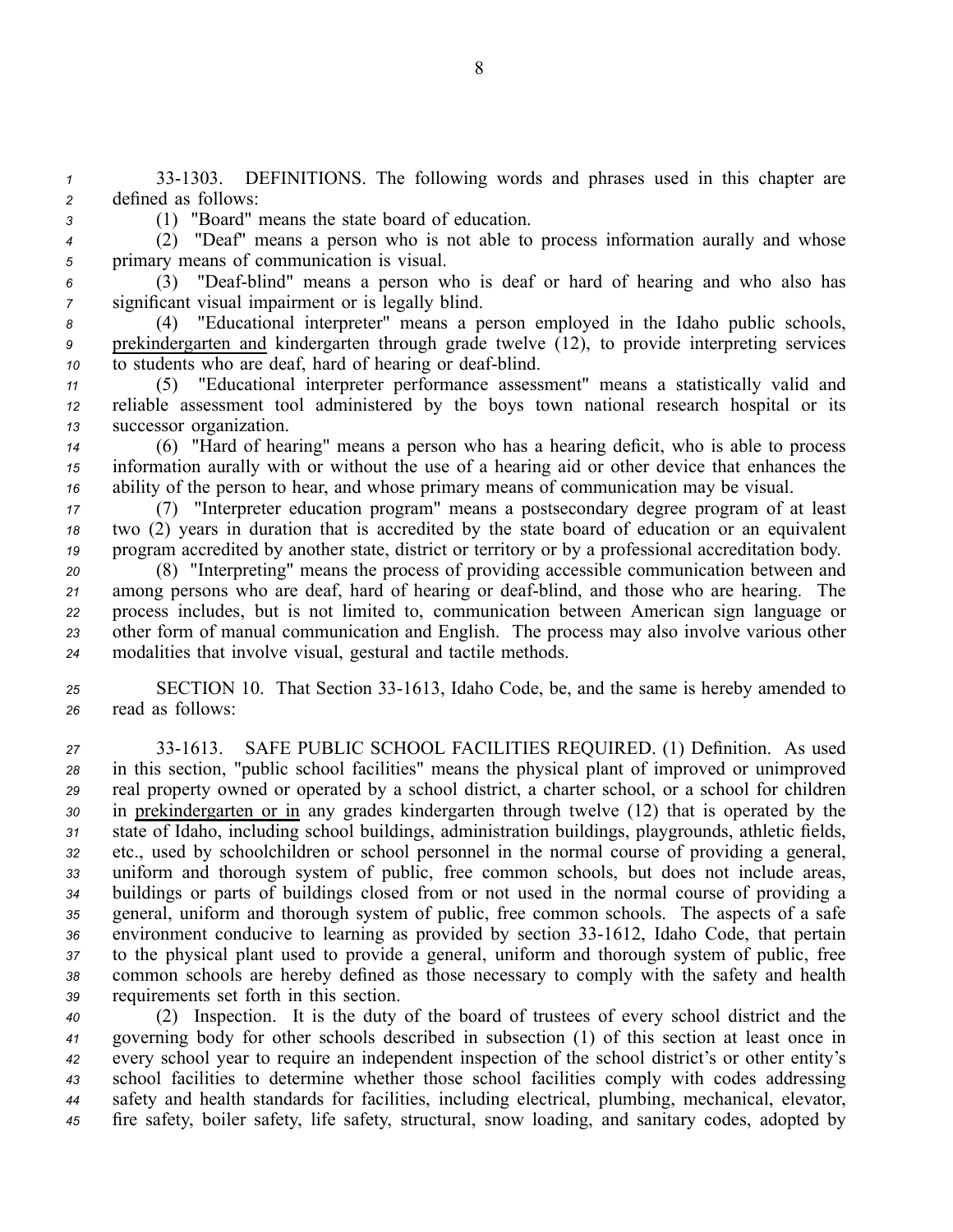or pursuan<sup>t</sup> to the Idaho uniform school building safety act, chapter 80, title 39, Idaho Code, adopted by the state fire marshal, adopted by generally applicable local ordinances, or adopted by rule of the state board of education and applicable to school facilities. The inspection shall be done pursuan<sup>t</sup> to chapter 80, title 39, Idaho Code, or by an independent inspector professionally qualified to conduct inspections under the applicable code. The results of the inspection shall be presented to the administrator of the division of building safety and the board of trustees or other governing body for its review and consideration.

 (3) Abatement required – Reporting. The board of trustees or other governing body shall require that the unsafe or unhealthy conditions be abated and shall instruct the school district's or other entity's personnel to take necessary steps to abate unsafe or unhealthy conditions. The board of trustees or other governing body must issue <sup>a</sup> repor<sup>t</sup> in the same school year in which the inspections are made declaring whether any unsafe or unhealthy conditions identified have not been abated. The state board of education shall, by rule, provide for uniform reporting of unsafe and unhealthy conditions and for uniform reporting of abatement or absence of abatement of unsafe and unhealthy conditions. Copies of such reports shall be provided to the administrator of the division of building safety and the board of trustees of the school district.

 (4) Costs of and plan of abatement. If the school district or other entity described in subsection (1) of this section can abate all unsafe or unhealthy conditions identified with the funds available to the school district or other entity, it shall do so, and it need not separately account for the costs of abatement nor segregate funds expended for abatement. If the school district or other entity cannot abate all unsafe or unhealthy conditions identified with the funds available to it, the board of trustees or other governing body shall direct that <sup>a</sup> plan of abatement be prepared. The plan of abatement shall provide <sup>a</sup> timetable that shall begin no later than the following school year and that shall provide for abatement with all deliberate speed of unsafe and unhealthy conditions identified. The abatement plan shall be submitted to the administrator of the division of building safety. The school district or other entity shall immediately begin to implement its plan of abatement and must separately account for its costs of abatement of unsafe and unhealthy conditions and separately segregate funds for the abatement of unsafe and unhealthy conditions as required by subsection (5) of this section.

*<sup>30</sup>* (5) Special provisions for implementation of plan of abatement.

 (a) Notwithstanding any other provisions of law concerning expenditure of lottery moneys distributed to the school district or other entity, all lottery moneys provided to the school district or other entity for <sup>a</sup> school year in which the school district cannot abate unsafe or unhealthy conditions identified and not legally encumbered to other uses at the time and all lottery moneys for following school years shall be segregated and expended exclusively for abatement of unsafe and unhealthy conditions identified until all of the unhealthy and unsafe conditions identified are abated, provided, if the school district has obtained <sup>a</sup> loan from the school safety and health revolving loan and gran<sup>t</sup> fund, the 39 provisions of section 33-1017, Idaho Code, and the conditions of the loan shall determine the use of the school district's lottery moneys during the term of the loan.

 (b) If the lottery moneys referred to in paragraph (a) of this subsection will, in the board of trustees' or other governing bodies' estimation, be insufficient to abate the unsafe and unhealthy conditions identified, the plan of abatement shall identify additional sources of funds to complete the abatement of the unsafe and unhealthy conditions. The board of trustees may choose from among the following sources, or from other sources of its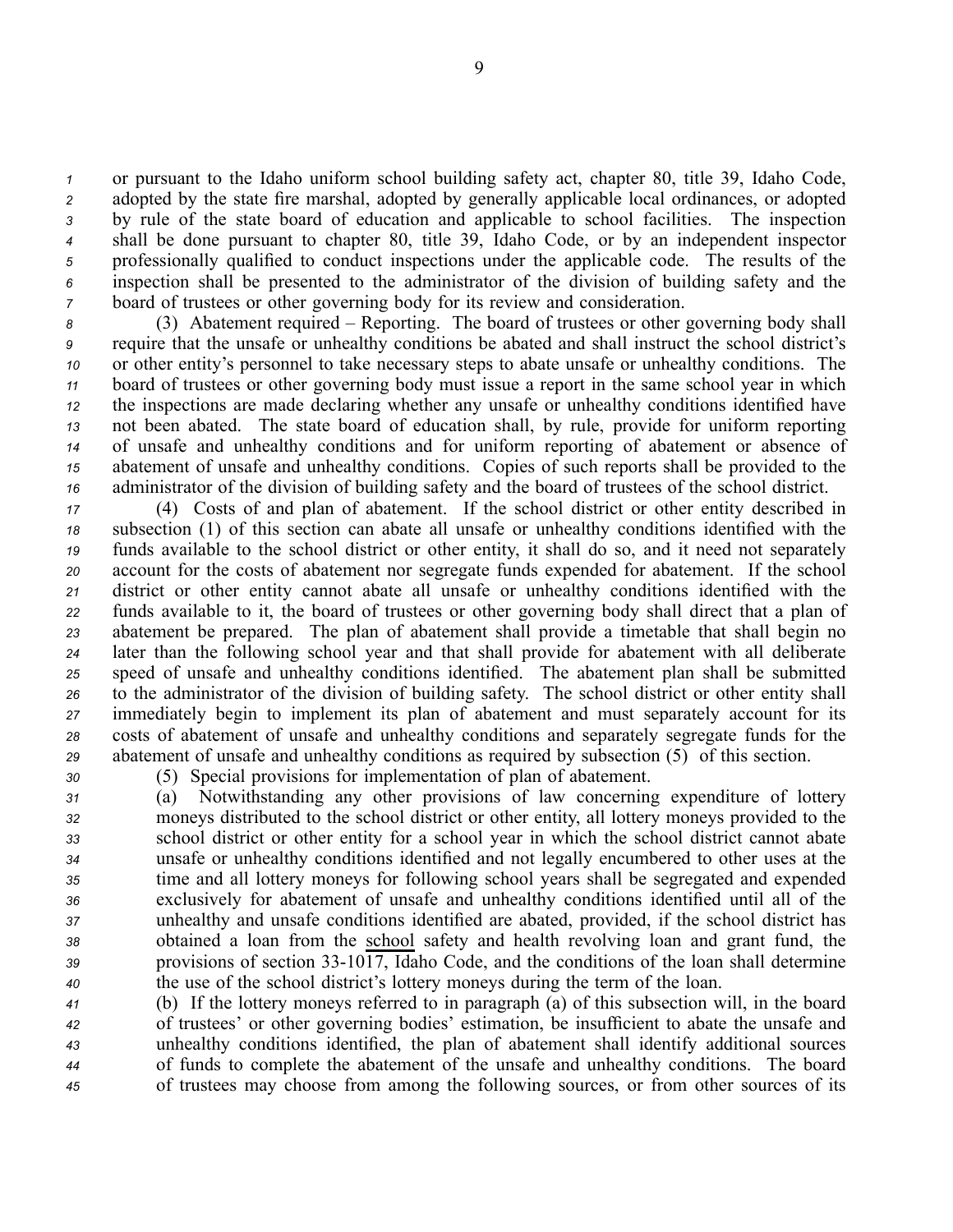*<sup>1</sup>* own identification, but the plan of abatement must identify sufficient sources of funds for *<sup>2</sup>* abatement.

 (i) If the school district is not levying under chapter 8, title 33, Idaho Code, at the maximum levies allowed by law for levies that may be imposed by <sup>a</sup> board of trustees without an election, the board of trustees may increase any of those levies as allowed by law for the school year following the school year in which it was unable to abate unsafe or unhealthy conditions identified.

- *<sup>8</sup>* (ii) If the school district is levying under chapter 8, title 33, Idaho Code, at *<sup>9</sup>* the maximum levies allowed by law for levies that may be imposed by the *<sup>10</sup>* board of trustees without an election; or, if after increasing those levies to the *<sup>11</sup>* maximum levies allowed by law for levies that may be imposed by the board of *<sup>12</sup>* trustees without an election, there will still be insufficient funds to abate unsafe *<sup>13</sup>* or unhealthy conditions identified, the school district, after giving notice and *<sup>14</sup>* conducting <sup>a</sup> hearing, may declare <sup>a</sup> financial emergency and/or may apply for <sup>a</sup> *<sup>15</sup>* loan or, if eligible, an interest gran<sup>t</sup> from the school safety and health revolving *16* loan and grant fund as provided in section 33-1017, Idaho Code, to obtain funds to *<sup>17</sup>* abate the unsafe or unhealthy conditions identified.
- *<sup>18</sup>* (iii) Upon the declaration of <sup>a</sup> financial emergency, the board of trustees shall *<sup>19</sup>* have the power to impose <sup>a</sup> reduction in force, to freeze some or all salaries in *<sup>20</sup>* the school district, and/or to suspend some or all contracts that may be legally *<sup>21</sup>* suspended upon the declaration of <sup>a</sup> financial emergency; provided, that when *<sup>22</sup>* <sup>a</sup> board of trustees declares <sup>a</sup> financial emergency, or when <sup>a</sup> declaration of <sup>a</sup> *23* financial emergency is imposed by the state treasurer pursuant to section 33-1017, *<sup>24</sup>* Idaho Code, and there is <sup>a</sup> reduction in force, some or all salaries are frozen, *<sup>25</sup>* or some contracts are suspended, the payments to the school district under the *<sup>26</sup>* foundation program of chapter 10, title 33, Idaho Code, and in particular the *<sup>27</sup>* staff allowances under that chapter, shall not be reduced during the duration of *<sup>28</sup>* the financial emergency as <sup>a</sup> result of <sup>a</sup> reduction in force, frozen salaries, or *<sup>29</sup>* suspended salaries from what the staff allowance would be without the reduction *<sup>30</sup>* in force, frozen salaries or suspended contracts.

 (c) All costs of abatement for <sup>a</sup> program implementing plans of abatement under subsection (5) of this section must be separately accounted for and documented with regard to abatement of each unsafe or unhealthy condition identified. Funds obtained under section 331017, Idaho Code, must be used exclusively to abate unsafe or unhealthy conditions identified. Funds obtained pursuan<sup>t</sup> to section 331017, Idaho Code, in excess of funds necessary to abate unsafe or unhealthy conditions identified must be returned 37 as provided in section 33-1017, Idaho Code. Return of these funds shall be judicially 38 enforceable as provided in section 33-1017, Idaho Code.

39 **SECTION 11.** That Section 39-8003, Idaho Code, be, and the same is hereby amended to *<sup>40</sup>* read as follows:

 398003. SCOPE. This act shall apply to all facilities, existing now or constructed in the future, that are owned, leased or used for educational purposes by public school districts, charter schools, or <sup>a</sup> school for children in prekindergarten or in any grades kindergarten through twelve (12) that is operated by the state of Idaho receiving state funding. The authority